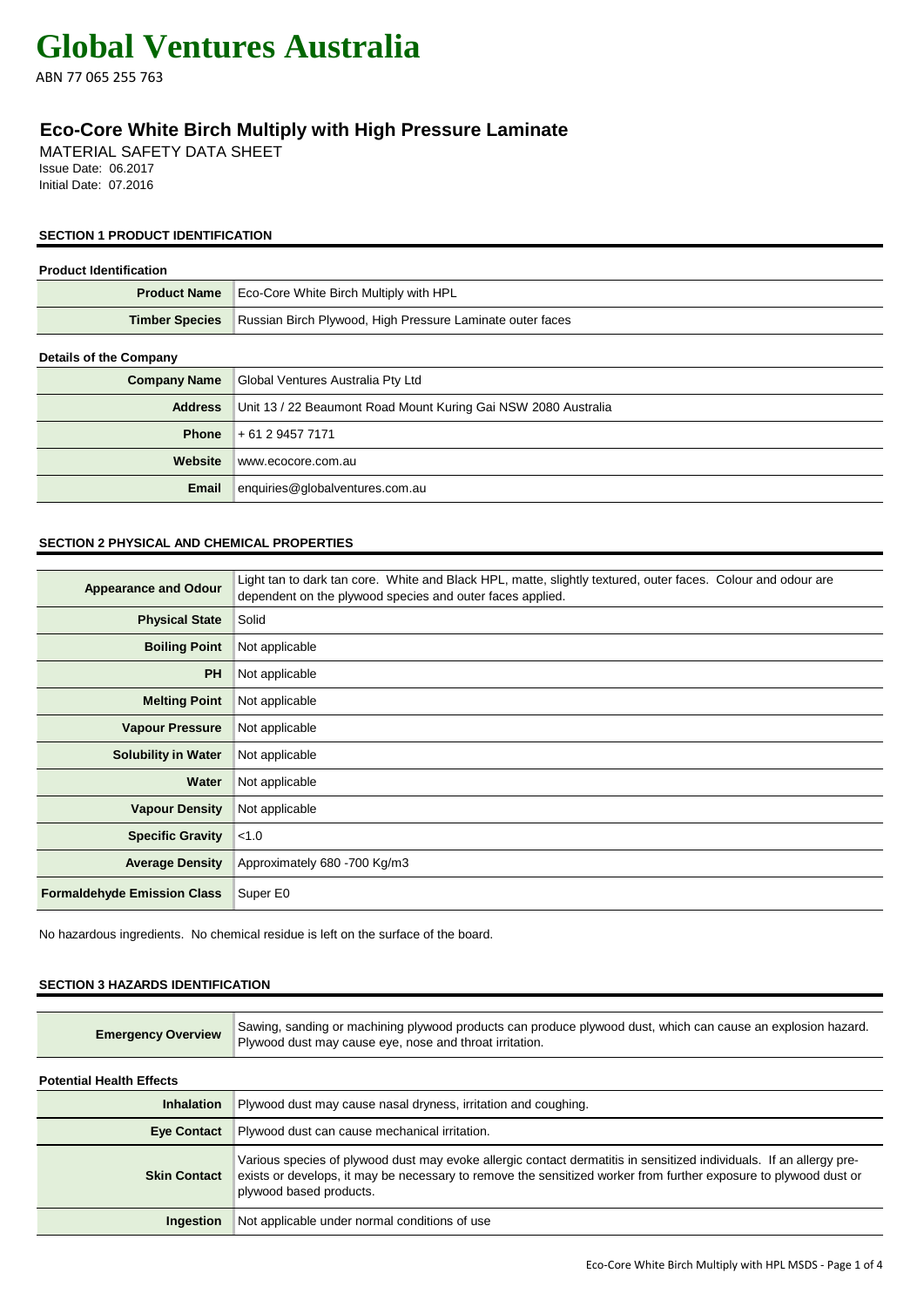ABN 77 065 255 763

#### **SECTION 4 FIRST AID MEASURES**

| <b>Inhalation</b>   | Remove to fresh air. If persistent irritation, severe coughing or breathing difficulty occurs, seek medical attention.                       |
|---------------------|----------------------------------------------------------------------------------------------------------------------------------------------|
| <b>Eye Contact</b>  | Remove contact lenses. Flush eyes, including under eyelids, with little amounts of water. If irritation persists, seek<br>medical attention. |
| <b>Skin Contact</b> | Wash affected areas with soap and water. If rash or persistent irritation or dermatitis occurs, seek medical attention.                      |
| <b>Ingestion</b>    | Not applicable under normal conditions of use                                                                                                |

### **SECTION 5 FIRE FIGHTING MEASURES**

| <b>Flash Point</b>               | Not applicable                                                                                                                                                                                                                                                                                                                                                                                                                                                                                                                    |
|----------------------------------|-----------------------------------------------------------------------------------------------------------------------------------------------------------------------------------------------------------------------------------------------------------------------------------------------------------------------------------------------------------------------------------------------------------------------------------------------------------------------------------------------------------------------------------|
| <b>Explosion Hazard</b>          | Sawing, sanding or machining plywood products can produce plywood dust as a by product. Plywood dust is a<br>strong to severe explosion hazard if a dust "cloud" contacts an ignition source. 100°C (212°F) has been suggested<br>as the upper temperature limit for continuous exposure for plywood without risk of ignition (plywood dust may even<br>require a lower temperature.) An airborne concentration of 40 grams of dust per cubic metre of air is often used as<br>the lowest explosion limit (LEL) for plywood dust. |
| <b>Fire Extinguishing Media</b>  | Water. Partially burned dust is especially hazardous if dispersed into the air. Remove burned or wet dust to open<br>area after fire is extinguished.                                                                                                                                                                                                                                                                                                                                                                             |
| <b>Hazardous Combustion</b>      | Thermal-oxidative degradation or burning of plywood can produce irritating and potentially toxic fumes and gases<br>including carbon monoxide, aldehydes and organic acids.                                                                                                                                                                                                                                                                                                                                                       |
| <b>Auto Ignition Temperature</b> | 204-260°C (400-500°F)                                                                                                                                                                                                                                                                                                                                                                                                                                                                                                             |

#### **SECTION 6 ACCIDENTAL RELEASE MEASURE**

Not applicable for product in purchased form. Sweep or vacuum dust for recovery on disposal. Plywood dust clean-up and disposal activities should be accomplished in a manner to minimize creation of airborne dust.

#### **SECTION 7 HANDLING AND STORAGE**

| <b>Handling</b>    | Provide adequate ventilation to reduce the possible build up of formaldehyde gas, particularly when high<br>temperatures occur. Avoid dusty conditions and provide good ventilation.                                                                                                                                                                                                                                           |
|--------------------|--------------------------------------------------------------------------------------------------------------------------------------------------------------------------------------------------------------------------------------------------------------------------------------------------------------------------------------------------------------------------------------------------------------------------------|
| <b>Storage</b>     | Plywood products are combustible and therefore, should not be subjected to temperatures exceeding the auto<br>ignition temperature. Water spray may be used to wet down plywood dust generated by sawing, sanding or<br>machining to reduce the likelihood of ignition or dispersion of dust into the air.                                                                                                                     |
| <b>Maintenance</b> | Wipe the surface of the White Birch Multiply with HPL with a soft, clean, water dampened cloth, wring out excess<br>water. Follow with a clean soft dry cloth and wipe until surface is dry. Never use solvents, abrasive cleaning<br>materials or implements. This maintenance does not apply to other types of finishes or raw and unfinished<br>products. Edges are raw and must be sealed to prevent moisture penetration. |

#### **SECTION 8 EXPOSURE CONTROLS / PERSONAL PROTECTION**

| <b>Engineering Controls</b>   | Due to explosive potential of plywood dust when suspended in air, precautions should be taken during sanding,<br>sawing or machining of plywood products to prevent an ignition source in ventilation equipment. Use of totally<br>enclosed motors is recommended. Provide local exhaust as necessary to meet OSHA requirements for plywood<br>dust exposure. |
|-------------------------------|---------------------------------------------------------------------------------------------------------------------------------------------------------------------------------------------------------------------------------------------------------------------------------------------------------------------------------------------------------------|
| <b>Respiratory Protection</b> | Wear NIOSH/OSHA approved respirator when the exposure limits to plywood dust may be exceeded.                                                                                                                                                                                                                                                                 |
| <b>Eye Protection</b>         | Recommended goggles or safety glasses as conditions indicate when sawing, sanding or machining plywood<br>products.                                                                                                                                                                                                                                           |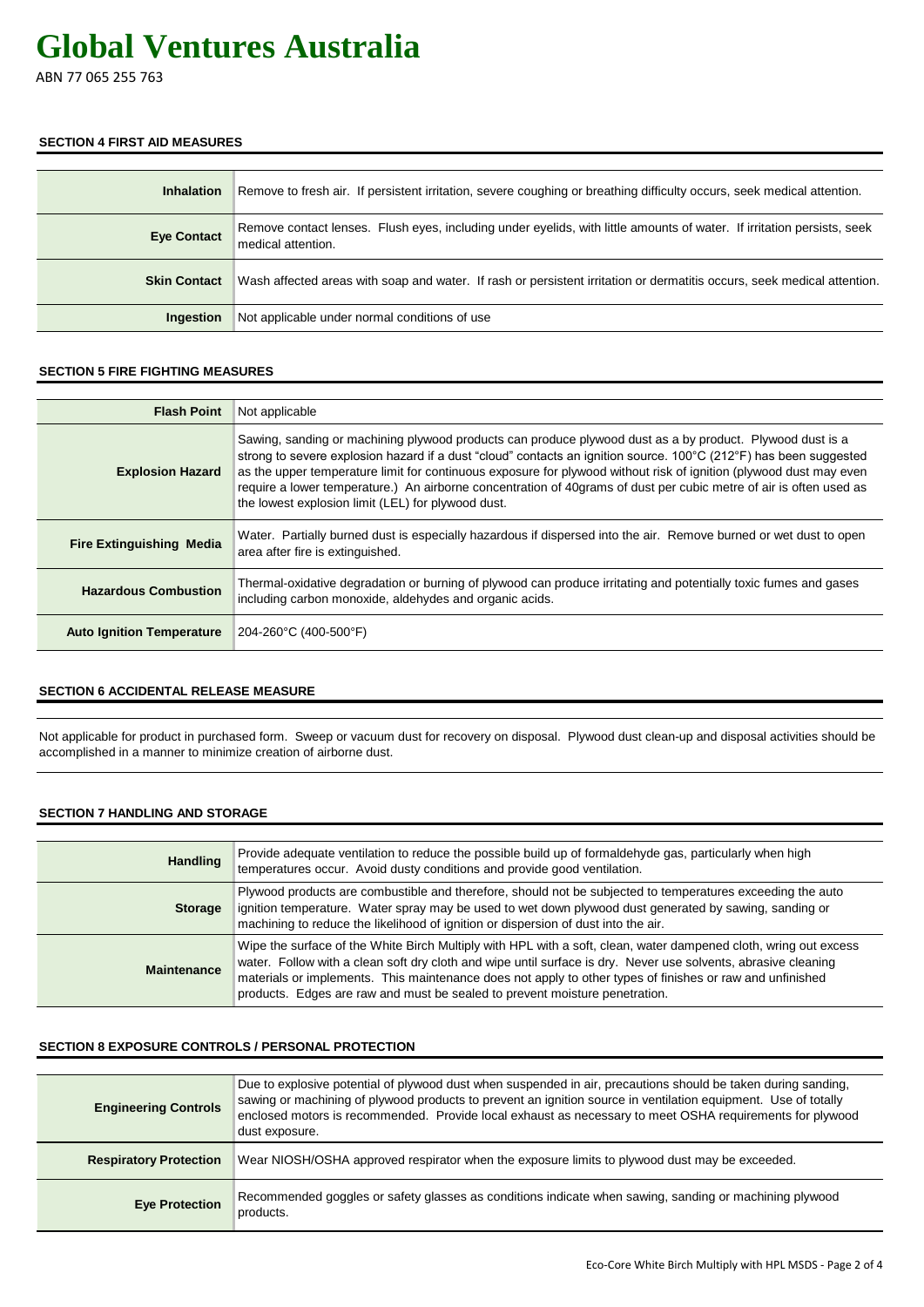ABN 77 065 255 763

|                        | Protective equipment such as gloves and outer garments may be needed to reduce skin contact. Following are<br>plywood dust exposure limits, which are in accordance with those recommended by OSHA in the 1989 revision of<br>PELs. |
|------------------------|-------------------------------------------------------------------------------------------------------------------------------------------------------------------------------------------------------------------------------------|
| <b>Skin Protection</b> |                                                                                                                                                                                                                                     |
|                        | <b>Wood Dust</b>                                                                                                                                                                                                                    |
|                        | OSHA PEL-TWA – 5mg/m3                                                                                                                                                                                                               |
|                        | OSHA PEL-STEL - 10mg/m3                                                                                                                                                                                                             |

### **SECTION 9 STABILITY AND REACTIVITY**

| <b>Stability</b>                               | Stable under normal conditions                                                                                                                       |
|------------------------------------------------|------------------------------------------------------------------------------------------------------------------------------------------------------|
| <b>Conditions to avoid</b>                     | Plywood dust generated from sawing, sanding or machining the product is extremely combustible. Keep in cool dry<br>place away from ignition sources. |
| <b>Incompatibility (Materials to</b><br>avoid) | Oxidizing agents and drying oils                                                                                                                     |
| <b>Harazdous Polymerization</b>                | Will not occur                                                                                                                                       |

## **SECTION 10 TOXICOLOGICAL INFORMATION**

| <b>Plywood Dust</b> | Plywood dust generated from sawing, sanding or machining this product may cause nasal dryness, irritation,<br>coughing and sinusitis. OSHA or the National Toxicology Program (NTP) does not consider plywood dust a<br>potential cancer hazard. The International Agency for Research on Cancer (IARC) classifies plywood dust as a<br>carcinogen to humans (Group 1.) This classification is based primarily on IARC's evaluation of increased risk in the<br>occurrence of adenocarcinomas of the nasal cavities and paranasal sinuses associated with exposure to plywood<br>dust. IARC did not find sufficient evidence to associate cancers of the oropharynx, hypopharynx, lung, lymphatic<br>and hematopoietic systems, stomach, colon, or rectum with exposure to plywood dust. |
|---------------------|------------------------------------------------------------------------------------------------------------------------------------------------------------------------------------------------------------------------------------------------------------------------------------------------------------------------------------------------------------------------------------------------------------------------------------------------------------------------------------------------------------------------------------------------------------------------------------------------------------------------------------------------------------------------------------------------------------------------------------------------------------------------------------------|
| <b>Skin Contact</b> | May cause temporary irritation to eyes, nose and throat. Some reports suggest that formaldehyde may cause<br>respiratory sensitization, such as asthma, and that pre-existing respiratory disorders may be aggravated by<br>exposure. Formaldehyde is listed by the IARC as a probable human carcinogen. The NTP includes formaldehyde<br>in the Annual Report on Carcinogens. Formaldehyde is regulated by OSHA as a potential cancer agent.                                                                                                                                                                                                                                                                                                                                            |

### **SECTION 11 DISPOSAL CONSIDERATION**

This product is not considered hazardous waste under Federal Hazardous Waste Regulations 40 CFR 251. Please be advised, however, state and local requirements for waste disposal may be different from federal regulations.

Incinerate or landfill in accordance with local, state and federal regulations

# **SECTION 12 TRANSPORT INFORMATION**

This product is not a DOT hazardous material.